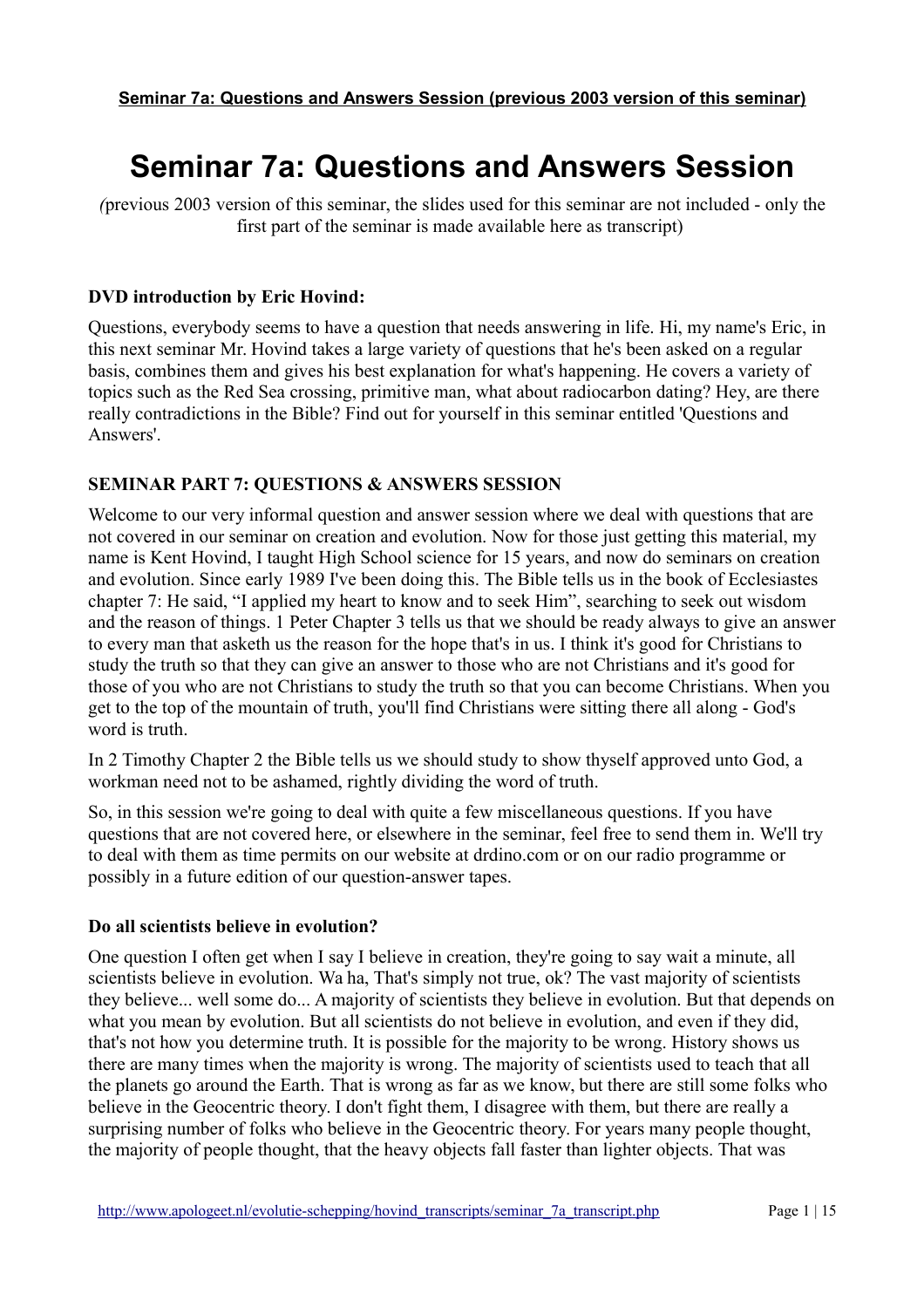taught for 2000 years and it's wrong. It's not true. For many years it was taught if you're sick you have bad blood, take out your blood and you'll get better. That is simply wrong, it's not true. They were places all over the country to get your blood taken out, they had little white poles out front with a red stripe around it - the barber was the blood letter. So, even if the majority of scientists do believe in something - that doesn't make it true.

Let me give you an example here from the book of John chapter 7: "The people therefore", they were arguing about Christ, and they said, "when they heard this saying, said, Of a truth, 'This is the prophet'. Others said 'This is the Christ', but some said 'Shall Christ come out of Galilee. Have not the scriptures said that Christ cometh of the seat of David, out of the town of Bethlehem where David was?'." Here's the Hovind translation: They're arguing about the wrong subject. They were arguing should Christ come out of Bethlehem or Galilee, and they thought Jesus came from Galilee so he can't be the Christ. They didn't realise he came from Bethlehem. So he was and Christ and did come from Bethlehem but was raised in Galilee. In John chapter 7 it says, "There was a division among the people because of him and some of them would have taken him, but no man laid hold on him." What I get from this verse is, if you don't like somebody, if you don't like their message, kill the messenger; and this you see a lot in the creation / evolution arguments. If you watch some of my debates, I've had over 80 debates now at universities, often times they get so angry at me because of what I'm saying. Wha... I'm just delivering a message, I'm just telling you what the truth is from science and what God's Word says. Don't get angry at me. They're folks... they are over 500 anti-Hovind websites, they really don't like me. They all want to get me into an email debate, and then they say I won't debate them - I won't email debate them, but I'll debate them publicly anytime, anywhere. Ah, I don't have time for an email debate, I type twelve words a minute with 19 mistakes! I simply don't have time ok. I run a real busy ship around here. Next verse says, "Then came the officers to the chief priests and Pharisees, and they said unto them, 'Why have ye not brought him?'." I get the picture here. The Pharisees sent the officers off to get Jesus, and then the came back without him and they said, "Why didn't you get him?", and the officers said, "Never man spake like this man." Here's the Hovind translation: The professors sent their students off to ask a heretic question, but the professors didn't go themselves. I get this a lot. I speak at universities and, a professor doesn't show up to ask questions, but he sends his students with a list of questions. And you see the student pull out a list of questions and they're going to trip up Hovind on something you know, so they ask me a question, and I answer all of them. And then they go back and tell the professor, "Well he answered all my questions", and the professor says, "Well you should have asked him this, and this, and this... ." Well, you coward, you should have come yourself professor! Not send your students off to do your dirty work, if you've got a question, give me a call. What I also get from this verse is, that Pharisees decided they're going to use the law, they're going to legally try to stop this guy sharing this message. They wanted to shut Jesus up. And there are people who have used legal tactics to try to shut up the Christians, they try to exclude Christianity from public schools. They can't handle the message, so they shut down the message, so people don't get a chance to hear it; and that's what I see from John chapter 7. "Then answered them" - the Pharisees - "are ye also deceived?", the Pharisees are saying are you stupid? Then they said, "Have any of the rulers or Pharisees believed on him?" Notice this, their evidence that Jesus could not be the Messiah, was because they didn't believe he was the Messiah; therefore it can't be because we don't believe he is. You get the same kind of logic with some of these professors in colleges, they'll say, "Well all scientists believe in evolution therefore, it must be true." That's ridiculous! Ok! They don't all believe in it, and even if they did, that doesn't make it true. You see, the same trail of 2000 years ago in the book of John, "Then the Pharisees said this 'people who know not the law are cursed'." Here's the Hovind translation to this verse: We have knowledge, you don't! We don't approve of your degree, you're ignorant if you don't believe in evolution. And you'll see this a lot in the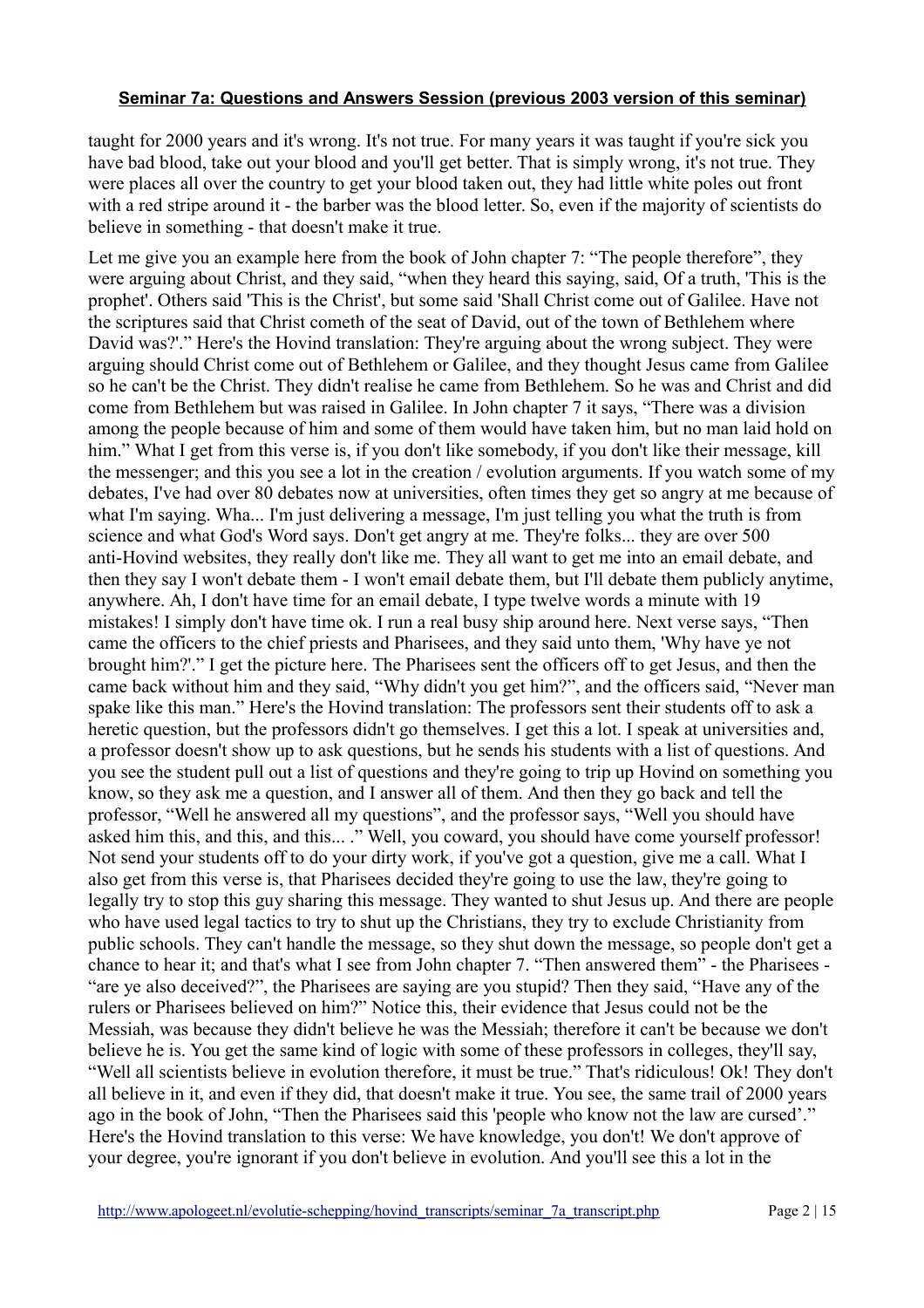creation-evolution argument. They say we're smart, everybody else is dumb. I get this a lot when I do debates, they'll say, "Well the average person in the audience probably doesn't understand the complexity of this topic", and I'll say, "Folks what he's trying to tell you is: you're dumb, he's smart?" That's precisely what they're trying to say in a subtle way. Next verse, verse 50 says, "Nicodemus saith unto them, (he that came to Jesus by night) 'Doth our law judge any man before it hear him, and know what he doeth?', they answered and said unto him 'Are thou also of Galilee? Search, and look: for out of Galilee ariseth no prophet', and every man went to his own house." Even some of the non-believers were smart enough to realise this guy's telling the truth, and we get people by the thousands, who write our ministry, or call us, and say, "Look, I was not a believer, but I saw your material on creation and I'm convinced creation is true." And that's what we're trying to do, we want to convince you that God's word is true. The whole argument here in John 7 started with a false assumption that Jesus came out of Galilee. Ok, they're arguing about the wrong topic. The Pharisees didn't believe in him, so that said "that's proof he can't be the Christ because we don't believe in him, if he was, we would believe in him." That's silly! That's the same thing people use today. The sceptics will say, "Well, has Hovind or any of these creationists published in science journals?" and when they say, "No", they'll say, "See. That proves he can't be right." That's their logic, ok! Let's take a few seconds to think how dumb that is. First place creationist material is routinely excluded from creation... from science journals, because... I should say science journals... because they started with the definition that science cannot include the supernatural; therefore, if your explanation isn't 100% natural, it's not science. Therefore, creation is, by definition, not science - that's their thinking. They don't realise, evolution is not science. Evolution is based purely on the assumption that things happen, it's never observed or tested or demonstrated in the laboratory. It's purely religious.

The majority can often be wrong; the majority followed Aaron in rebellion in Exodus chapter 32. The majority voted not to go into the Promised Land in Numbers chapter 32. The majority followed false gods many times throughout the Old Testament. Read through it and you'll see - the majority was wrong. The majority of religious leaders hated Jesus. The majority of the world hates Christians. So, it is not true that all scientists believe in evolution. If it were it wouldn't matter, ok; and you don't determine truth that way, but let me share with you a few Christians who are scientists who are strong believers in creation and are also very brilliant scientists. Robert Gentry, a friend of mine from Tennessee, is a brilliant scientist when it comes to radioactive material and the disposal of radioactive waste. He worked at Oakridge laboratories, he published this book here: Creation's tiny mystery. Excellent book about radio polonium halos, you can get it through our ministry, in our book store or on our website. Robert Gentry was doing tremendous work; he was published in many major science journals about radio polonium halos being found in granite all over the world. I went and met with Robert Gentry, saw the polonium halos through the microscope in his laboratory, and everybody was fine until they realised, wow his research proves the big bang theory's not true. And boy, they shut off his funding and his grant money in a hurry, they finally... said we're not going to have a job for you anymore, just because his research was supporting creation. Doctor Robert Gentry up in halo... look up www.halos.com and see for yourself. Doctor... Ah, sorry, Roger DeHart was a science teacher in... near Seattle, Washington. He was told he could not inform his students of errors in the textbooks. Here they've got textbooks with mistakes in them, but he couldn't tell the students about the mistakes because those mistakes were used to support the evolution theory. They said you can't even pass out current science journals to inform students of mistakes in the textbooks. That's not science! That's a, you know, burn the heretic attitude that some people get or burn the witch, you know, there's a... talk about a witch hunt. The evolutionists run a witch hunt against the creationists in the public schools. They will try desperately to get them fired from their job. Kevin Haley was a biology teacher at Central Oregon Community College in Bend, Oregon; he lost his job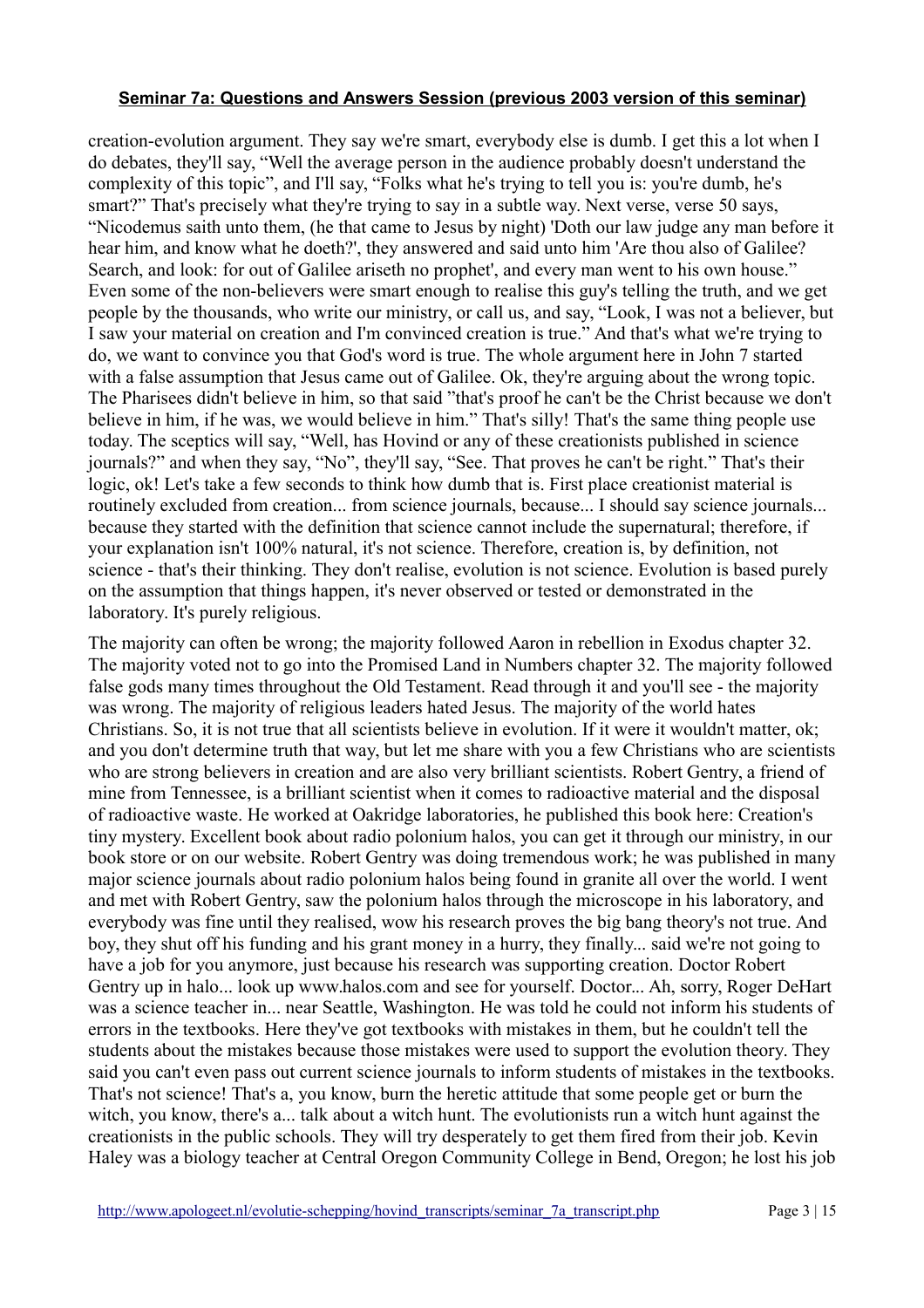simply because he was exposing errors in the textbooks. He'd say, "Kids information on page 87 has been proven wrong, disregard that, that won't be on the test." And he's right it was proven wrong.

I debated one professor one time and I gave out like 20 or 30 lies in the textbooks. He got up and said, "Now folks, Hovind's right, all these things are not true. But..."; he said, "Hovind, I have a question - what are you going to replace all this with?" In other words, we can't take the lies out of the books until I find a replacement. In other words, I've got to provide evidence for his theory, or else we can't take the lies out of the books - talk about dumb! Ah, that's not the way science works, okay; you teach the kids the truth, just teach the truth, okay. And if all you have is lies to back up your theory, then get a new theory.

In Texas, Baylor University, they fired William Dembski just because he advocated there might be an intelligent designer. Whoa! That's heresy! There could be a designer! You're out of here, you're fired. Forrest Mims was a science writer for several years he published in National Geographic, Science digest, American Journal of Physics, over 60 magazines and newspapers. He was denied a job as a science writer for Scientific America, simply because he was a creationist. They didn't want to have a creationist on their staff. Teacher Rod LaVake was told he could not share information that might help students doubt Darwin's theory. You see Darwin's theory is sacred. You don't question it without loosing your job in many school systems, okay. The same thing happened in Russia, 10-15 years ago. If a teacher got up in class and said I don't believe communism works, he'd be out of a job. Maybe out of a country, or out of his life - they'd kill him, or send him off to Siberia. You get the same kind of academic Siberia, people get sent off to academic Siberia if they don't support the evolution theory - right here in America, the land of the free and home of the slave. Mr. Eller told his teacher Dan Clark in Lafayette Indiana, Mr. Eller was the superintendent, that he could not introduce creationism to his class. So, Dan Clark resigned, he quit. Many good teachers are dropping out of the public school system because they're not allowed to teach kids the truth. The problem is not the law, the law says you can teach creation, it's not a problem to teach creation legally. The courts have ruled it's okay to teach creation. But the boss says don't do it. The ACLU, which is the American Communist Lawyers Union, they learned years ago, all you have to do is threaten to sue, and the school will back down, even though the ACLU knows they will lose the suit. It doesn't matter. The threat of a suit is enough to make the teachers get fired, just the threat of a suit. So that's what's happening, we're loosing by default, and we're not even putting up a good fight. Dean Kenyon was a professor at San Francisco State University, in San Francisco, he wrote many books about evolution. He was the poster boy for the evolutionists, he was a strong believer in the theory. And one day he got converted, and began to believe in creation, and they fired him. He sued, they put him back in as a lab assistant, you know washing test tubes, which the students do normally, here's a guy, I believe 10-year professor. Finally, after a long battle, he was reinstated with his job, but if he hadn't continued, he wouldn't have kept his job. That's what happened to Dean Kenyon, he wrote the book 'Of Pandas and People', which you can get through our ministry. Doctor Dini, at Texas Tech University, has on his website for years, that if you want to get recommended for medical school, he's from Lubbock Texas, that you had to confess to believing in evolution. If you don't believe in evolution, he's not going to recommend you for medical school. When I spoke in Lubbock Texas, in the fall of 2002, the students there got together and offered Dini 900 dollars if he would debate me. He refused, he wouldn't debate for 2 hours for 900 bucks. I don't know how much he makes an hour, but I suspect it's not that much. So, Mr Dini, I'll come anytime, anywhere, and take you on intellectually in a debate on creation/evolution - evolution's one of the dumbest theories in the history of humanity, and the Devil is laughing at you for believing in that silly theory. And, I said, if you don't trust Christ, you're going to go to Hell. I'm not your enemy, I'm your friend, I don't want to see you go to Hell, I'd like to see you get converted; but what you're doing is unfair, and certainly unwise, and I think un-American. To require a student to believe a certain religion,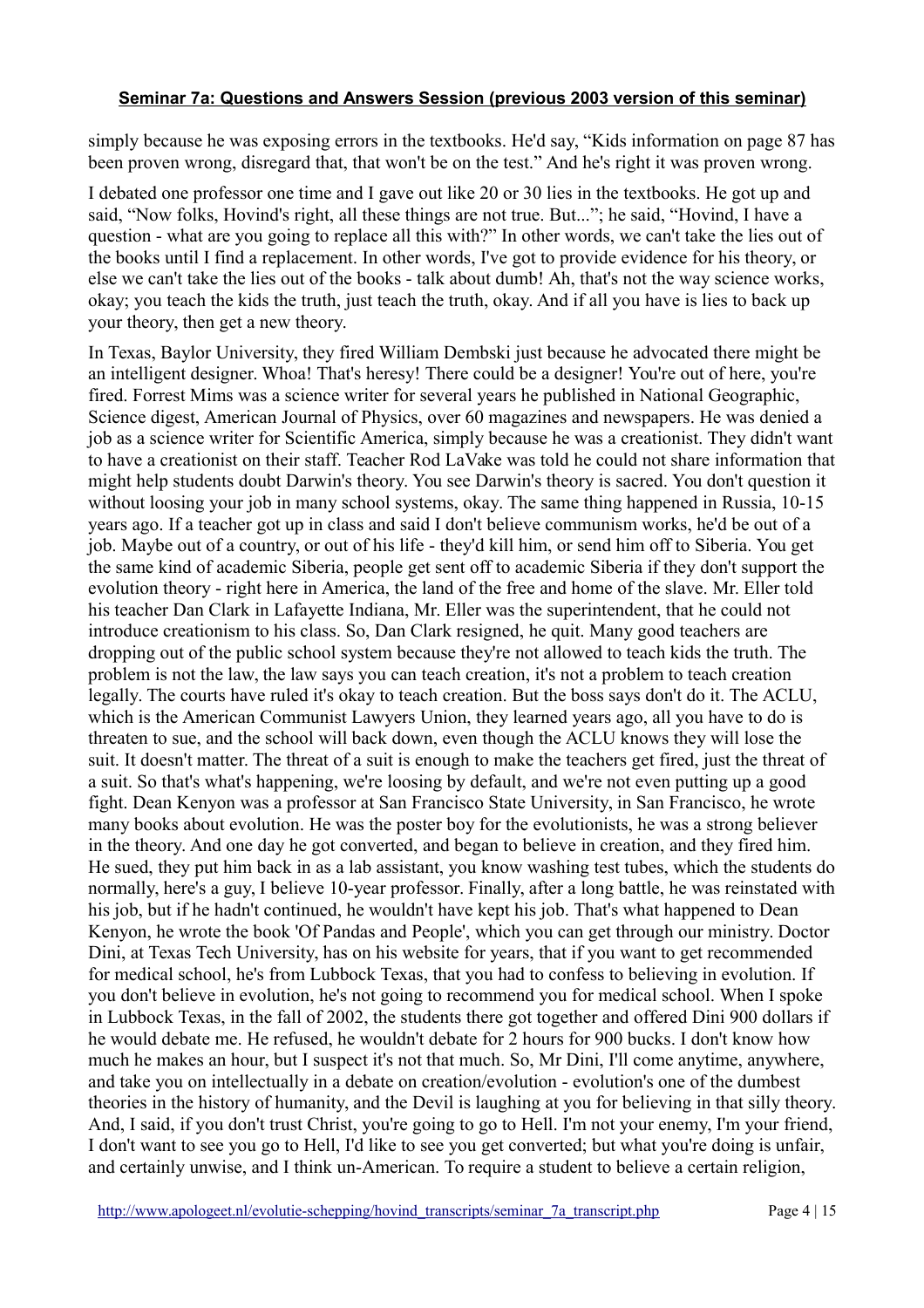and all you have is a religious worldview of evolution, and you require students to believe that before you give them a recommendation letter... come on, grow up, let kids learn the truth. We can go on and on how people are discriminated against because of their belief in creation. Now Patrick Henry College, was notified they were going to deny their recommendation to be accredited, simply because they didn't believe in evolution. We have lots of information on their website on how students, or universities, or teachers are discriminated against because of their belief in creation.

It wasn't always this way, if you go back in the past, a hundred years ago, two hundred years ago, all the scientists believed in creation. Here's a list of quite a few scientists: Francis Bacon, Johann Kepler, Blaise Pascal, Robert Boyle, Isaac Newton. These guys were in founders of major branches of science, Carolus Linneaus, and they were creationists. Georges Cuvier, on and on the list goes, hundreds and hundreds, if not thousands, of very famous scientists, who were creationists. Not always young Earth creationists, but certainly creationists - many were young Earth creationists.

Now, Richard Owen, Louis Agassiz, James Joule, all you got to do is notice folks that many... nearly all branches of science were started by people who believe in creation - not people who believed in evolution. The evolutionists don't come up with anything, they don't create anything, they come in and take over an institution that's already going, and many Christian colleges have been taken over by evolutionists - Harvard, Princeton, Yale started off as a Christian schools and now they've been taken over by those who believe in Evolution. The evolutionists don't go start something, they take over like a leach, you know or a tick... or a parasite, what someone else has already created. Now Wernher Von Brown, a space scientist, was a strong believer in creation.

There are many books out. There's a good book 'In Six Days', why 50 scientists chose to believe in creation. There are quite a few books on this topic; you can see our website drdino.com and get more.

Okay, next question. What about separation of church and state? Is it okay to discuss creation in public schools? Well first place, the phrase 'separation of church and state' is not found in the constitution, don't let somebody tell you that the law says 'separation of church and state', that's baloney. That phrase was used by Thomas Jefferson in a letter he wrote to some pastors in the Danbury association, a Baptist association, in Connecticut. He's the one who said, "The first amendment has erected a wall of separation between church and state." Thomas Jefferson said that, it's not in the constitution. And, by the way, if there's a wall between the two, it's a one-dimensional wall - it keeps the government out of the church, it is not designed to keep the church out of the government. So, there's no such thing as 'separation of church and state' found in the constitution. The fact of the matter is the founding fathers when the gave the first amendment, article one, the same day (I believe), voted to give 7 or 10 or 15 thousand dollars, or something, to a mission in St. Louis to help a Catholic mission reach the Indians there with what they thought was the gospel. So, just go through the history, go to wallbuilders.com, David Barton's excellent website, and get some of his material, and you can see how the founding fathers were certainly strong believers in creation, and had no intention of the government getting involved in the church, but they had every intention of the church getting involved in the government. And the idea of no Christianity in public schools would have been an anathment of the founding fathers. They would have sent those guys off on a ship to some other country.

## **How do we see stars that are millions of light years away?**

Okay, next question: "How do we see stars that are millions of light years away?" I get this question every seminar I do, I believe. There's no question, there's an awful lot of stars out there. The Bible says in Nehemiah chapter 9: "Thou, even Thou, art Lord alone. Thou hast made the heavens and the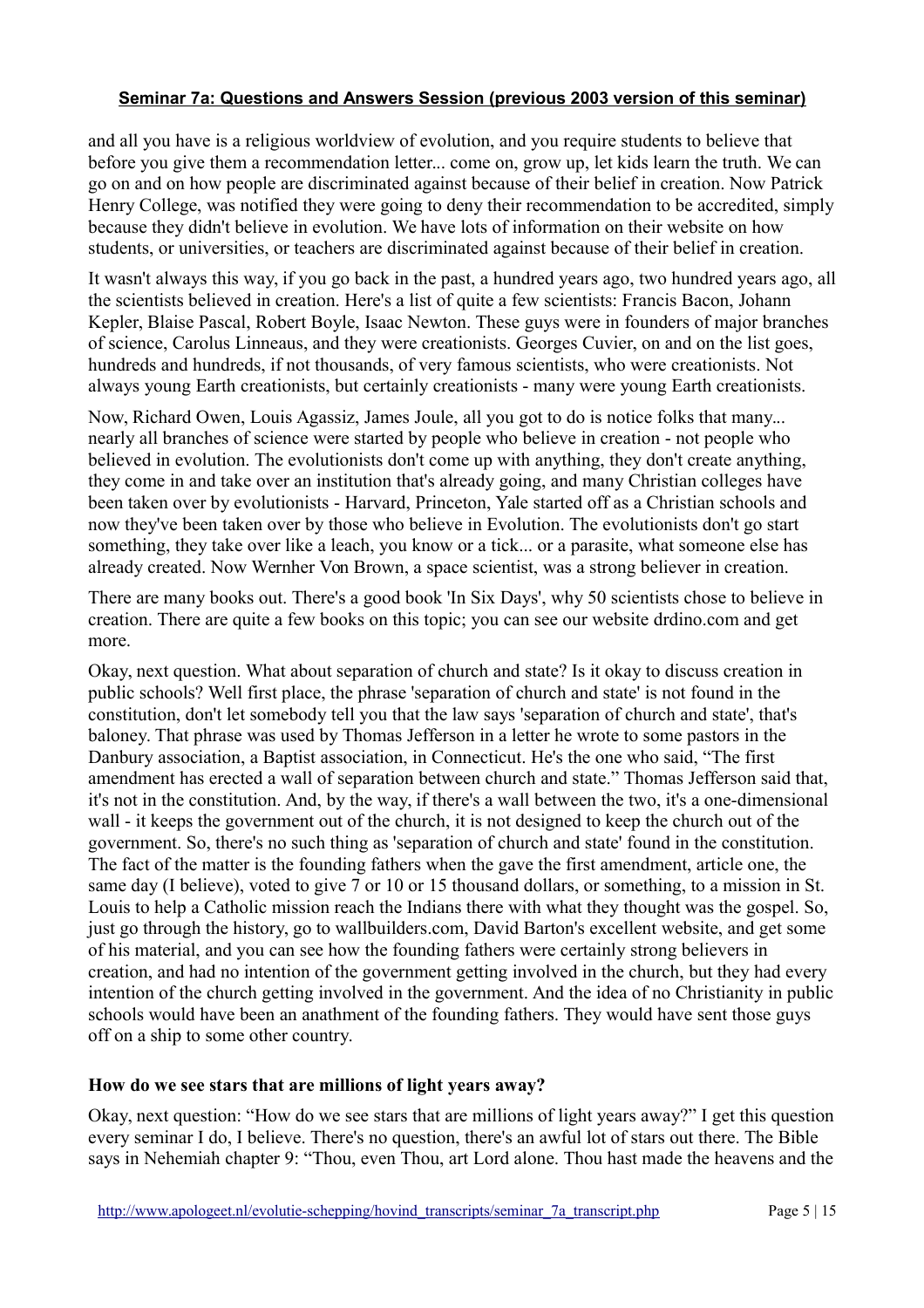heaven of heavens." God created all the stars - there's an awful lot of stars out there. It's interesting, stars blow up every once in a while - they run out of fuel, or whatever happens, and they implode and then explode, it's called a nova or if it's a big one it's called a supernova. It seems that about every 30 years a star explodes. Well, after searching the heavens they've only found 300 supernova rings, so the question would be, "If the universe is millions of years old, why aren't there more supernova rings - the remnants of these blown up stars?" That indicates only a few thousand years. Of course the Bible says God made everything six thousand years ago, and the textbooks say millions of years old; I think the textbooks have a problem because there should be a lot more supernova rings. Plus, obviously, you have a problem, stars being born should equal stars dying, or else you're going to have a real serious problem. There are plenty of stars out there, though we've never seen one star forming. We see stars blow up every 25-30 years; we've never proven the formation of one new star. One atheist I debated said, "Oh Hovind, there's a new star forming right now in crab nebula and some of the different clouds out there in space you see stars forming" - no you don't! you see spots getting brighter. You are assuming these are stars forming, but actually all you're seeing is a spot getting brighter. It could be there's a dust cloud clearing and there was already a star behind it, any forth grader would know that. So, nobody's ever proven the formation of one star. Science magazine in 1986 they said, "The silent embarrassment of modern astrophysics is that we do not know how even a single one of these stars managed to form." The situation's no better now, nobody can prove any star form by natural processes. If dust tries to get together as it increases in density, it increases in temperature which increases the movement and it drives them back away, it's called Boyle's gas laws. You cannot compress dust into solid matter without creating a real serious physical science problem of overcoming the gas laws. If pressure increases, the temperature increases which drives them out again. It's not going to happen. One professor said, "Oh Hovind, we figured if 20 stars explode near each other, they'll produce enough energy to squeeze the gas and make a new star." I said, "Well sir, that's just brilliant - you're saying, if you lose 20 you can gain one", man you ought to run for congress and help those guys borrow their way out of debt. That's a dumb idea! We've never seen it happen, it's purely theoretical that 20 stars could do that, but that is a loosing proposition - not gaining; there are lots of stars. The Bible says 'God created the stars' in Genesis 1:16. He created them to be lights on the Earth. Psalm 1:47 says 'He counts the number of the stars and gives names to all of them'. The Bible says 'He layeth the beams of His chambers in the waters and maketh the clouds His chariot to walk on the wings of the wind'. It is possible that Psalm 104 ties in with Psalm 148, that there is still water above the heavens. Nobody knows what's beyond the stars, if there's an end at all, but it could be this verse and the verse in Revelation where The Lord sits on many waters, is talking about the fact that there's... there was a layer of water above the Earth, then there may be another layer of water beyond the stars. I don't know, it's just a theory, something to chew on, there's no way we could tell anyway.

Okay, there's a lot of stars out there. It's been estimated that everybody on Earth could own 2 trillion stars to yourself. That's a lot - million... billion... trillion. The stars are really far away. Hubble telescope focussed in on a dot, they thought they'd found a black spot in space, about the size of a grain of sand held at arms length, they looked at that spot for ten days, and in that one spot there were so many stars - they'd never even seen before - that they couldn't even count them. That's just one spot, the size of a grain of sand, of new stars just discovered. There's a lot of stars. Stephen Hawking, who hates Christians and creationists, said (and he won't debate me by the way - Steve I'll take you on anytime), he said: 'Stars are so far away, they appear to us to be just pinpoints of light'. He said 'There's only one feature we can observe that is the colour of their light'. So when you look at a star, you cannot see the size or shape of the star, all you see is what colour it is. We assume that stars are like the sun, and the sun is like stars, but that is purely an assumption, we don't know that.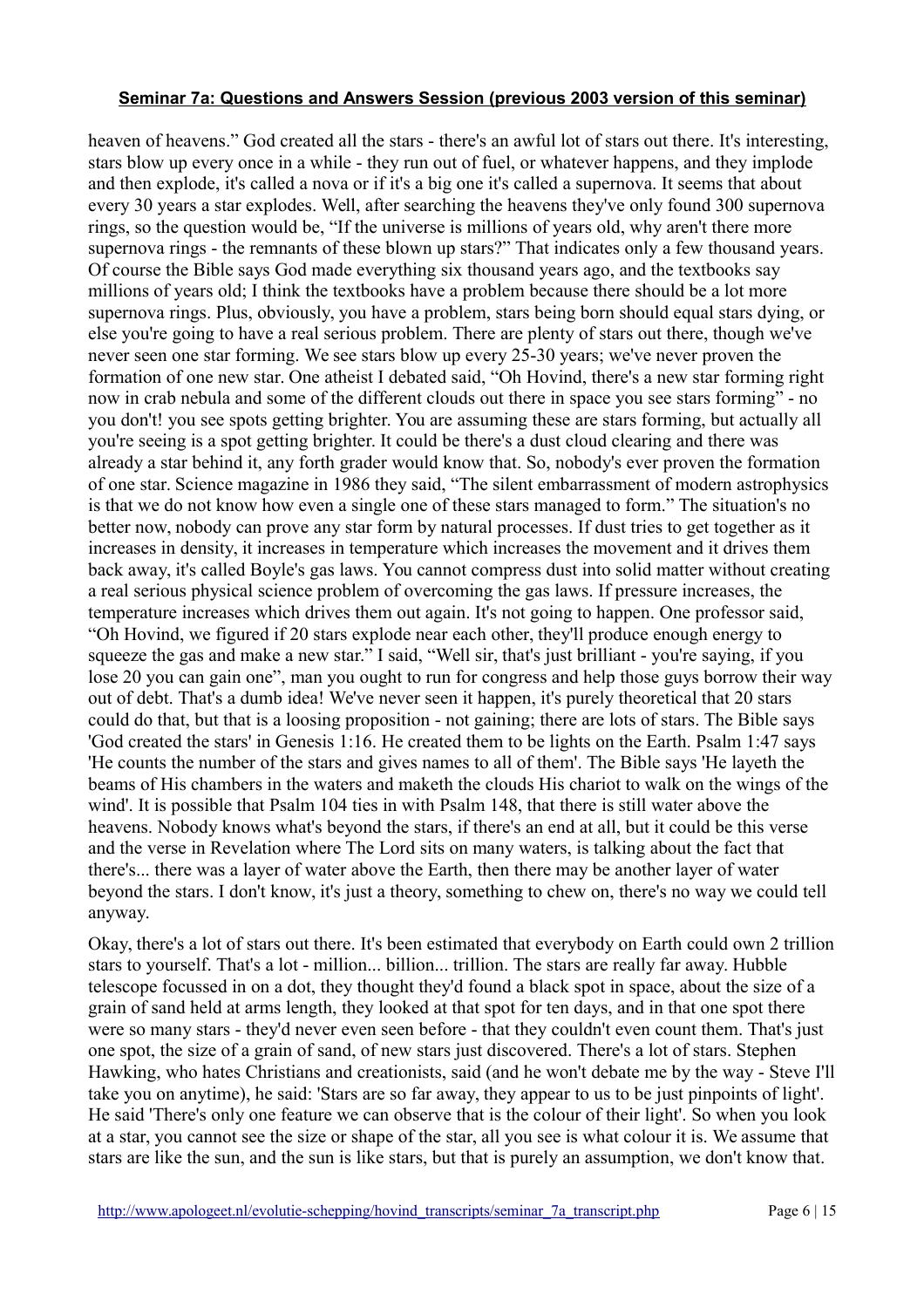Some people say 'Oh yeah we can tell by the elements that it's burning, it gives a colour characteristic, you know - the signature, you can tell the elements'. You know evolutionists never talk about this, but they of course are assuming that even the molecules evolved in other places just like they did on Earth. They are assuming the same 92 elements we have here will be the same found throughout the universe. They never talk about that, but you have a real serious problem if you just assume that the same molecular arrangement evolved. The molecules would have to evolve too, by your theory, which I think is a dumb idea. Okay, I taught high school trig for many years, which is one of the subjects I taught; if you want to find the distance to an object you can't possibly touch, like a star, you have to measure it with what is called parallax trigonometry. You have to know two sides and one angle, or two angles and one side, in order to calculate the unknown distance to this point. With simple Sine, Cosine, Tangent. The problem is, Earth is only 8 thousand miles in diameter, which is basically nothing compared to star distance, so to find the distance to a star you have to get your observers further apart to make a triangle that's, you know, a decent angle. Well, they look at a star in January. Then they look at the star in June, and they get a much bigger base on their triangle - this is Earth's orbit around the sun. Well it's 93 million miles to the sun, which is a long way. But it takes light 8 minutes to get here from the sun. It's called one astronomical unit. That is the distance from the sun to the Earth is an astronomical unit. So, if we are 8 light minutes from the sun, it means the diameter of our orbit is 16 light minutes, that would be the diameter of Earth's orbit around the sun. This diagram here shows the little yellow dot on the far left, that would represent Earth's orbit - 16 light minutes. A year has 525 thousand minutes in it. That's a real skinny triangle - if you did it to scale - it's like having two surveyors with telescopes 16 inches apart looking at a dot 525 thousand inches away, which is eight and a third miles. You set that up, and draw it out on a piece of graph paper; you'll find you've got a real skinny triangle. It works out to be an angle of .017 degrees at the apex. Ah, I think they'd have a hard time measuring something like that. If you want to measure 100 light years (by the way that was just to measure one light year)... if you wanted to measure 100 light years, you'd have to move your dot 830 miles away keeping your surveyors 16 inches apart. That's like having two guys on my roof here, in Pensacola Florida, looking at a dot in Chicago. If the guys are 16 inches apart and they're focussing on a dot in Chicago, that's a real skinny triangle, okay. Figuring 16 billion light years is clearly impossible. It just can't be done. And I don't think you can tell exactly where you were 6 months ago on opposite sides of Earth's orbit - that would be a stretch also. Okay, this textbook says, "Parallax trigonometry can be used to measure distances less than 100 light years." I agree. Much less! I think you'd have a hard time measuring 20 light years, but I'll give them a hundred - I'll give them 5 hundred for the sake of the argument. The fact is you can't measure a billion. I'm not saying the stars aren't that far away - they probably are; I'm just pointing out, we have no way of measuring it, we don't know how far away they are. If somebody tells you, "That star's 7.9 billion light years away", just say, "how did you measure it?" Was it a Stanley, a Luftman or a craftsman? Who held the other end of that tape measure, 'cause I want to meet this guy? It just can't be done.

#### **So:**

- Number 1: you cannot measure the distance to the stars.
- Number 2: we don't know what light is. Is it a wave? Is it a photon? Is it a particle? It behaves sometimes like waves, sometimes like energy. Nobody knows for sure what light is. We know what is does and we use it all the time, obviously, but nobody's ever defined what light is very clearly. So, the entire principle or concept behind a black hole is the idea that light can be attracted by gravity. Well if light can be attracted by gravity, if black holes exist - nobody's proven that either, then the speed of light cannot be a constant. At Harvard University in 1999 they slowed light down to 38 miles an hour. The next year, they slowed it

[http://www.apologeet.nl/evolutie-schepping/hovind\\_transcripts/seminar\\_7a\\_transcript.php](http://www.apologeet.nl/evolutie-schepping/hovind_transcripts/seminar_7a_transcript.php) Page 7 | 15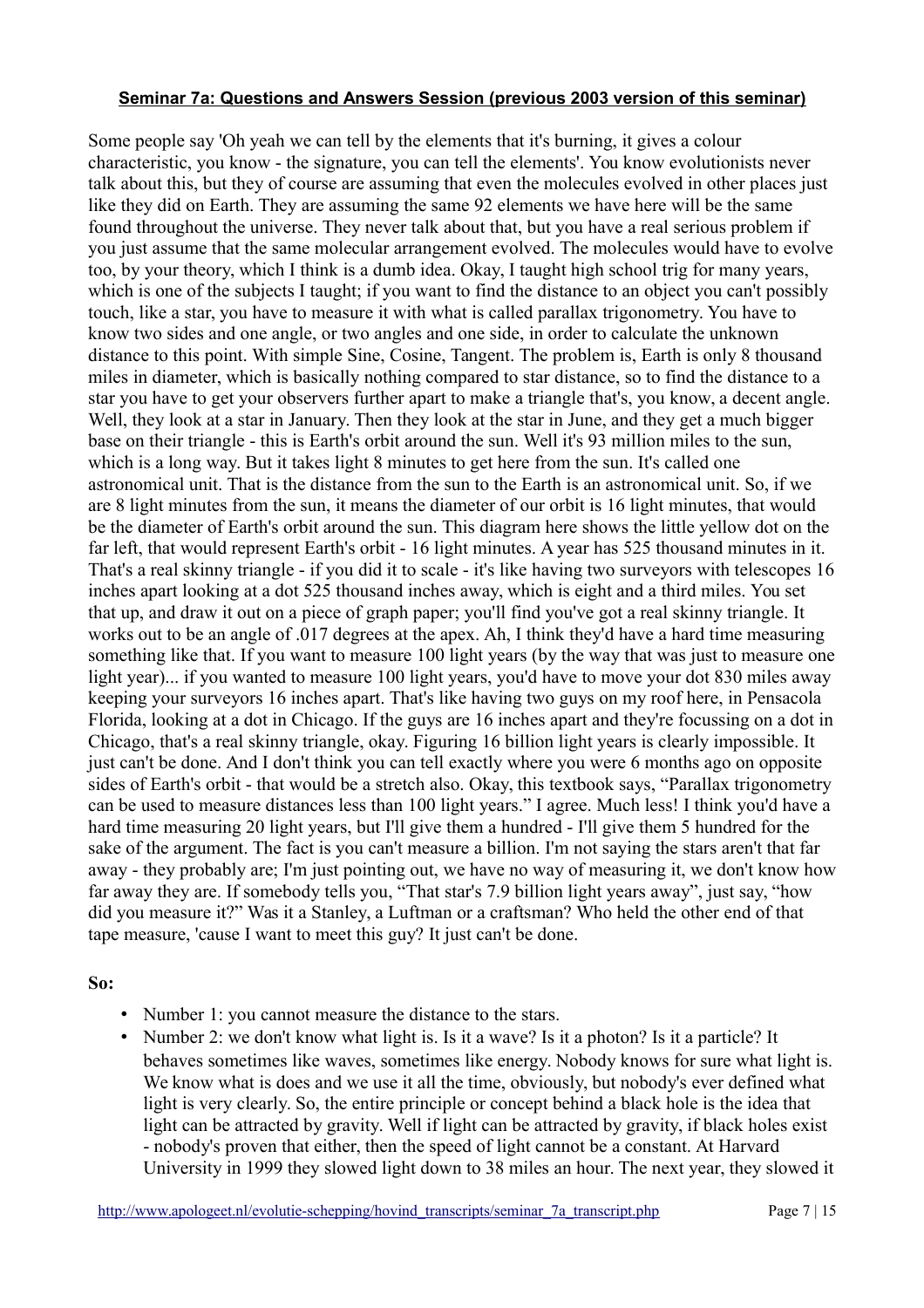down to 1 mile an hour, in the year 2000. The next year they brought it to a complete stop they took light and absolutely stopped it. This was done at Harvard, at Smithsonian and it was done at Cambridge. And by the way, that's how science works - an experiment to be demonstratable, repeatable, testable. Evolution is none of those - nobody's ever demonstrated, tested or proven any of it, it's all in the mind - they think it happened - it's not science. Okay, at Princeton University in the year 2000, the speeded light up to 300 times the speed of light. Why would the speed of light be an unbreakable barrier. Barry Setterfield, an Australian astronomer, did a lot of work on the speed of light question. He says, "The speed of light has decreased." He said, "In the last 300 years at least 164 measurements of the speed of light have been published" - 16 different ways it was measured. He says, "The speed of light has apparently decreased so rapidly that experimental error cannot explain it." Here's a chart showing that the speed of light has declined in the last 150 years. About 1960 the chart seems to level off, and everybody since about 1960 has gotten the same number. If you measure the speed of light today, you're probably going to get 186,282 point something miles per second. Okay, that could be because in the late 50's and early 60's they began using the atomic clock to measure the speed of light, and the atomic clock uses the wavelength of a Cesium 133 atom. Which means we're using light to measure light - we have a rubber ruler! Of course you're not going to see it if it's declining. It maybe we're on the tail end of a logarithmic digression or it simply may be we're using a rubber ruler by using an atomic clock to measure it.

Here're a couple of articles showing about how the speed of light was apparently exceeded by a factor of as much as 100. Clear back in '88 and '95 there were articles published about this. The speed of light is not a constant! The radio-physical research institute in Russia, the cosmologist there, said, "The speed of light was 10 billion times faster at time zero." Astrophysics and Space Science magazine, 1987. According to the big bang theory, the speed of light had to be much faster initially. Here's an article from 2001, Science News, saying about the speed of light may have changed over history - study says. Imperial college in London, a man wrote an article and said, "The shocking possibility is that the speed of light might change in time during the life of the universe." At Reuters news service put out an article for Sydney about a team from Australia that said, "The speed of light may not be a constant", in August of 2002. So the speed of light can change. "The speed limit of the cosmos is being questioned", September 2002. There's a book out called 'faster than the speed of light', and I'm sure this feller who wrote this book was persecuted for daring to suggest a heresy as this. Discover Magazine ran an article about 'Was Einstein wrong about the Speed of Light?' A recent article saying Einstein was wrong, the speed of light is not a constant. So, I don't think we can prove what light is, and I don't think we can prove light has always travelled the same speed.

- Number 3. The creation was finished when God made it. It's interesting; Jesus made wine out of grapes that never existed, turned water straight to wine. Where's the grape stage? He can make full-grown man out of the dirt and then make a woman out of his rib, and make animals out of the dirt, he can make the earth out of nothing. Jesus made enough to feed five thousand people out of a little boy's sack lunch. We're always trying to limit God. I get real worried about folks who try to put human limitations on God. Now, God didn't make two babies and put them in the Garden of Eden and hand them a packet of seeds and say, "Here, plant these quick, you're gonna need supper." He made a full-grown man and a full-grown woman in a full-grown garden. That's the only way it's going to work.
- Number 4 of things to consider. A light year is a distance not a time. It's a distance. It's the distance light can travel in a year at today's speed. A light year could be done in one second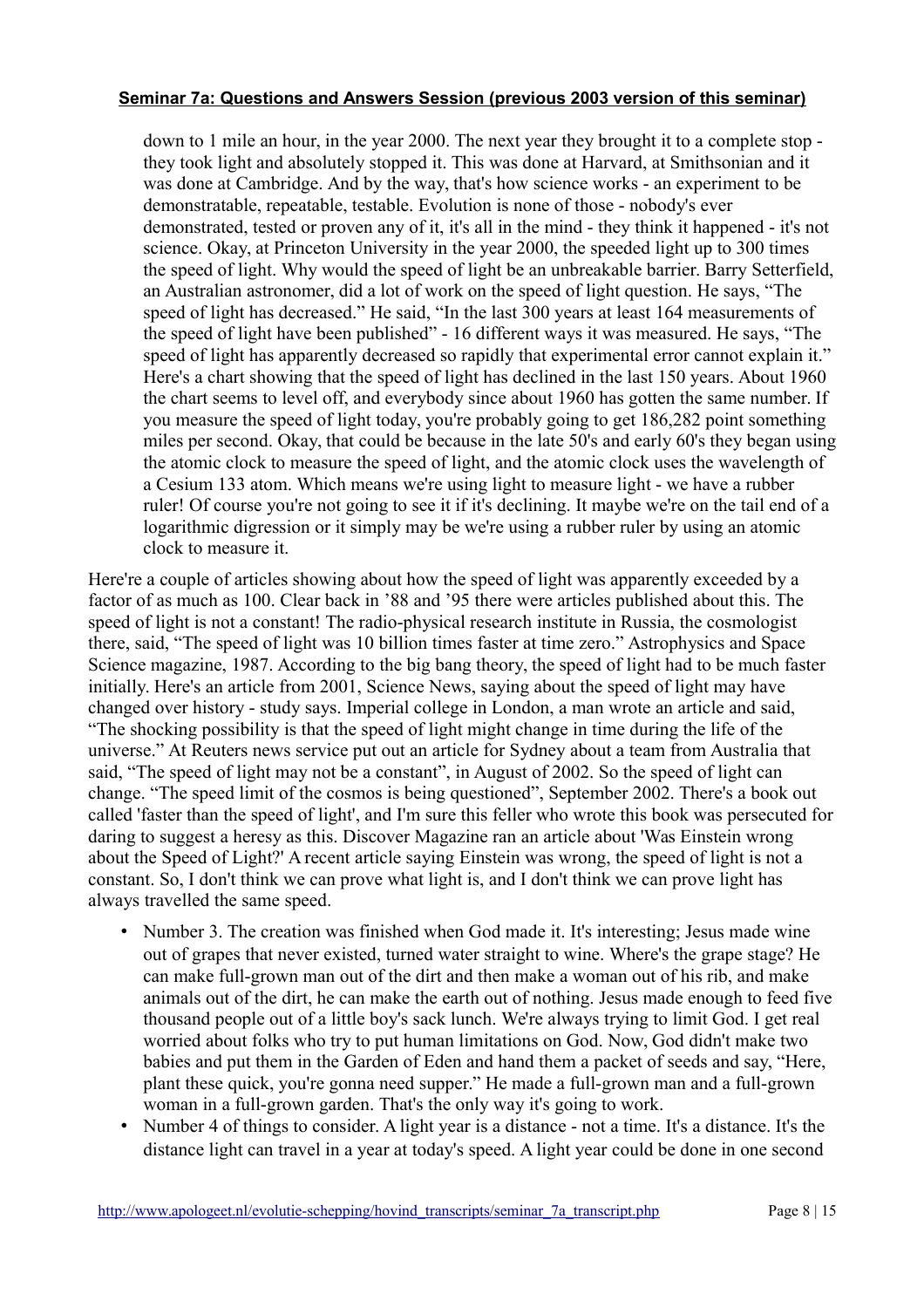if you speeded the light up. It's simply a distance, it's like so many gazillion miles - I think it's six trillion miles - is a light year.

• Number 5. Since the speed of light is not proven to be consistent, why would star distance have anything to do with the age of the universe? Some people say, "Oh, wait a minute now! I know we can't measure the distance with triangulation - parallax trigonometry - what about measuring with separate variables or red shift?" That's the other way they try to do it, and it's also loaded with flaws in the theory there. The red shift is the idea that when light goes from a star, the red is shifted over - they look at the light through a spectroscope, and you'll see black lines on there, and the black lines are shifted towards the red-end of the spectrum. You get the normal spectrum: Red, orange, yellow, green, blue, indigo, violet. But the black lines are shifted red. And they say, "Wow, this is proof the star is receding, it's moving away from us." That could be, I don't know, but there may be other ways to answer this. This is called the Doppler effect. If a train is coming towards you, it's squeezes the sound waves in as the train makes noise, and you hear Eeeeeeeeeehhhhhhh...Awwwwwwwwwhhhhhhh [makes the sound of a train sounding it's bell while going through a tunnel]. It drops pitch as it goes past you. It's called the Doppler effect. It you're going past a sound source, or the sound source is going past you, either way it works the same. Sound is called 'compressed' coming in and 'refracted' or 'stretched' going out. Well, they thought possibly if the star's coming in it would squeeze the light waves - whatever light waves are - and make a blue-shift, if the star's leaving it would make a red-shift. And so, when the red-shift was discovered years ago, the looked around the heavens and found most of the stars are giving a red-shift. And then said, "Wow, this proves they're leaving"; no it doesn't, but that was the assumption. And then they said, "If all the stars are moving away, that proves there was a big bang." That was the evidence for the big bang theory - the red-shift. How about a lack of logic, but that's what they said. Okay, this feller says, "There was an early sign that red-shifts reliably indicate the distance of galaxies. For quasars, however, the diagram shows a wide scatter and apparent brightness at every red-shift." He said, "In fact, there is little correlation of brightness to red-shift at all. Either quasars come in an extremely wide range of intrinsic luminosities, as most people believe, or red-shifts do not indicate distance." Sky and Telescope, December 1994. The same magazine said, "Thus the only conclusion that can be drawn is at least some quasars are relatively nearby, and a large fraction of their red-shift is due to something other than expansion of the universe." If somebody tells you, "We know to stars because of red-shifts", say, "I'm sorry but that is simply not correct." We don't know the distance because of red-shift. Get the book 'The evolution cruncher' from our ministry, it's 5 dollars for a 900-page book. Excellent book - loaded with stuff on creation/evolution. He's got a whole section about the Doppler effect and the expanding universe. Science News 1995 said, "Another set of observations indicates that the universe appears to be 8.4-10.6 billion years old. The new work replied on the Hubble space telescope to obtain distance to far away galaxies. The team led by Nail Tanvir of the University of Cambridge in England used a two-step method to estimate the Hubble constant." I always get a kick out of that! Here they've got an equation which involves a number which you're going to multiply - like an Algebraic equation - and they can change that number. They call it a constant, but they change it all the time. I taught algebra for years - I'm telling you, if you change one letter in an equation, or one value in an equation, you change the outcome. That's why they're always getting wild numbers for the age of the universe - because the Hubble constant is not a constant at all.

Okay, let's go on here. He [Tanvir] said, "First they observed a type of standard candle and started off with a set of variables to find the distance to the spiral galaxy M96." He said, "You have to be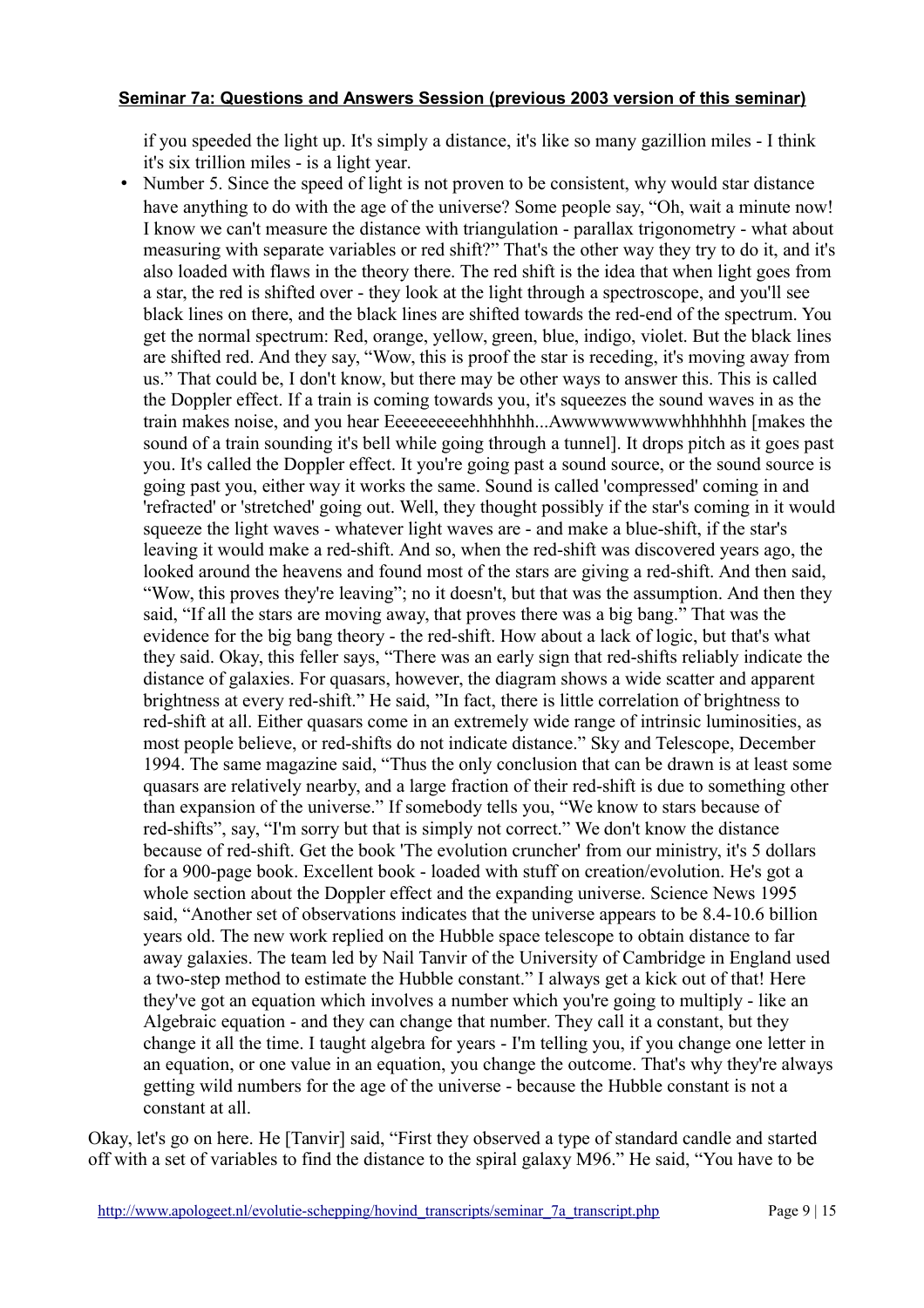very careful about drawing conclusions because of the Hubble constant because the measurements have huge systematic errors." Astronomers believed that Vale, one of the best studied supernova remnants was 25 hundred light years away and 18 thousand years old. They were quite wrong - in fact Vale was only 15 hundred light years away and 5 thousand years old. From Discover Magazine, January 2001, an article by Rip Van Winkle showing stars are much younger than thought. The article 'University around us' at Cambridge University, said, "Even the nearest Cepheids are so remote, it's difficult to determine their absolute distance with any great accuracy." All large distances in Astronomical literature are subject to an error - of perhaps 10 percent - from this cause alone. He said, "We know that faintness", that's how bright the star is, "arises from two causes: distance and absorbing matter in space, and it's generally not possible to apportion it between the two." Get the book *The Evolution Cruncher* and find out what happened to Halton Harp who dared to question the red-shift theory. Good way to lose your job as discrimination against those, because they're looking for anything to hang on to this dumb big bang theory's the problem. Big bang theory is a dud, Fred Orwell said that 20 years ago.

Okay, Isaiah 40 [v22] tells us, "The Lord sits on the circle of the Earth", and it says, "He stretched out the heavens like a curtain." Isaiah 42 [v5] talks about the stretching of the heavens. Isaiah 45 says, "He stretched out the heavens." Jeremiah 10 [v12] says. "He stretched out the heavens." There's several theories of what's causing the red-shift. One theory is the stretching from the creation. This is the normal thing you'd expect because 'He stretched out the heavens like a curtain' just like the Bible told us. Maybe that's the only reason we have a red-shift. Second theory is: the light's getting tired travelling great distance. Third theory is as it travels through whatever space is made of - maybe space is nothing, maybe space is something, we don't know what space is - but as the light travels that may automatically be a phenomena that causes the red-shift. It could be the Doppler effect, the star could be moving away - I don't know and nobody knows - okay. It could be the light is being speeded up or slowed down as it goes past a dense gravitational mass of space. We simply don't know what's causing the red-shift.

# **Is the sun shrinking?**

Next question: - I get asked this question quite frequently actually - is the sun shrinking? The sun is obviously burning, just step outside and look at it - in the daytime. The sun is loosing about 5 million tonnes of mass every second. The sun is obviously burning and loosing an enormous amount of fuel. So, if you go backwards in time, and add 5 million tones per second back to the sun, you start to create a problem at some point. I don't know what the number is, but I wouldn't give a number because as soon as I give a number and say x number of million years ago this would have happened, the atheists, or the sceptical, pick on the number and miss the concept. The fact is the sun is burning. If the sun were larger, it would begin to suck Mercury and Venus in first of all, Mercury first, and then Venus and slowly affect Earth. Now the bulletin of America Astronomical Society in 1979 said, "Since 1836, more than 100 direct observers - different observers - at the royal Greenwich observatory, and at the U.S. Naval observatory, have made direct visual measurements that suggest the sun's diameter is shrinking at the rate of about a tenth of a percent each century." Which works out to be 5 feet per hour. Now, whether the number's right, I don't know, but the fact is it's pretty obvious the sun is burning and the sun is, for a hundred years of measurements, they said it's shrinking about 5 feet an hour. Of course now, the sun is gigantic, about 880 thousand miles in diameter. So, it's not a problem - we're not going to lose it anytime soon. Science Magazine ran an article in 1980 that said, "Several indirect techniques also confirm the sun is shrinking. Although these inferred collapse is only about one seventh as much." By that thinking the sun would have been touching the Earth 158 million years ago. And again, that's not my number, somebody else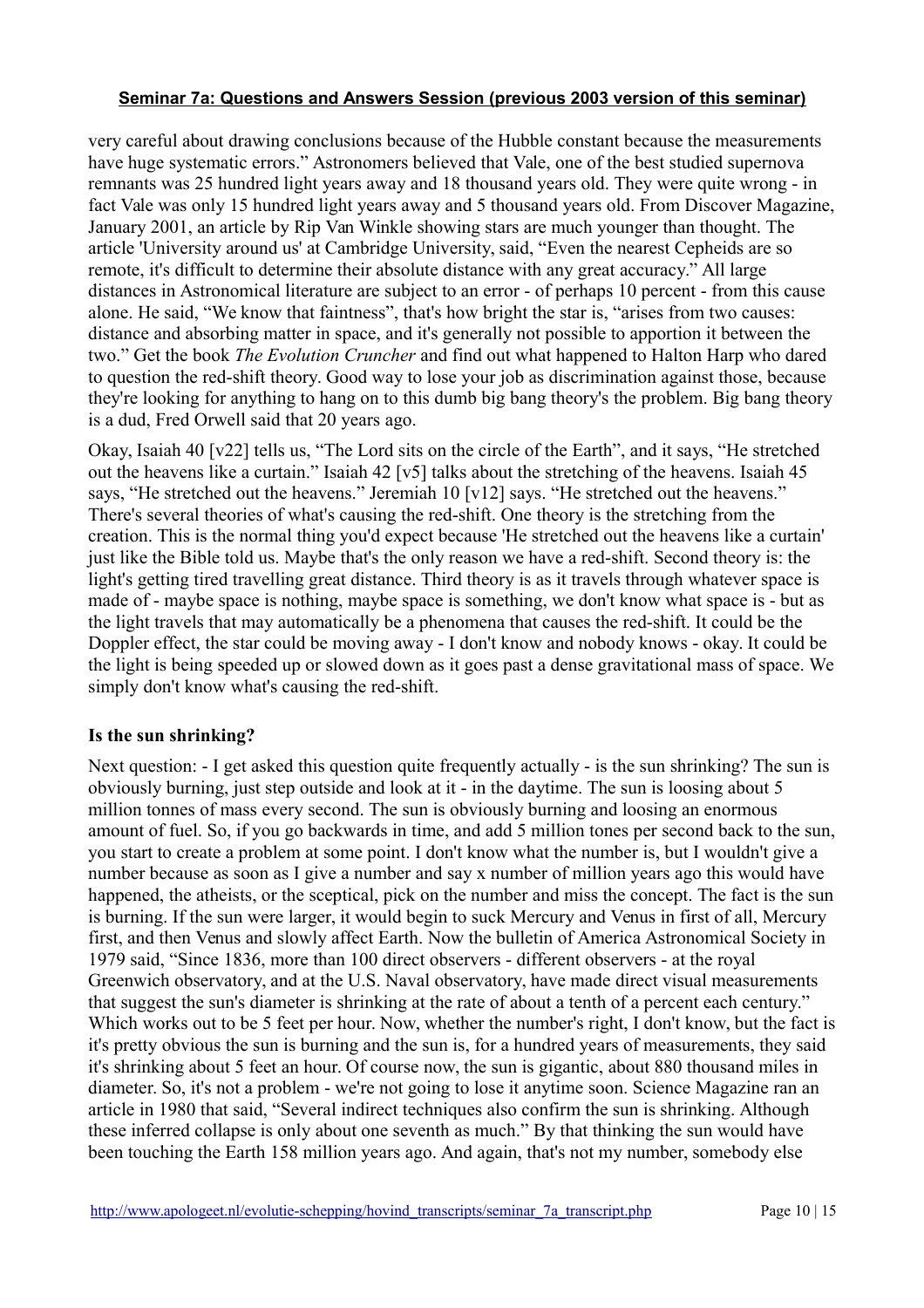came up with that as a possible calculation that the sun would have been touching the Earth. The fact is the sun is shrinking. This chart shows the measurements of not only the polar diameter but the equatorial diameter - the sun has north and south pole like the Earth does. Both measurements are diminishing in the last 160 years. It's been observed - the sun is shrinking. Now the sun oscillates, it swells and shrinks and swells and shrinks, but the overall trend is quite obviously toward shrinking - the sun is burning. That creates a problem if you go backwards in time, the sun would be bigger and more massive, which is going to upset the gravitational pull. So I don't think it's logical to say that the Earth's been going around the sun for billions of years while the sun is constantly losing its mass, and losing its gravitational pull. To me, that invokes a miracle, but it's simpler to say that the system is not billions or years old like they're telling us, and God created everything about 6,000 years ago exactly like the Bible says.

# **Carbon dating**

Okay, what about carbon dating? In every seminar I do, somebody will say, "Wait a minute, carbon dating proves the Earth is billions of years old." Ah, no it doesn't. The fossils are actually dated by their position in the geologic column (we cover that in seminar part 4) and the geologic column does not exist any place in the world. Radiometric dating would not even be possible if the geologic column had not been erected first. An article in American journal and science magazine talks about this. Ever since William Smith at the beginning of the 19th centaury, fossils have been and still are the best and most accurate method of dating and correlating the rocks in which they occur. Apart from very modern examples, which really are archaeology, this guy said, "I can think of radioactive decay being used to date fossils." So, they don't date fossils by carbon dating or potassium argon dating - this is a mammoth tooth, they date them by the geologic column. They pick a spot and say: Wow, that era was so many thousand years ago, so this must be that old. Fossils are not dated by carbon dating.

Well let me explain how carbon dating works. The Earth's atmosphere is about 100 miles thick, on this globe it doesn't even show up - I mean it's the thickness of the paint, basically. A hundred miles is not much. The space shuttle whizzes around just above the atmosphere so as to cut down on drag - and there's no friction out there. They still get lousy gas mileage though. The air, 100 miles thick, is mostly nitrogen - 78% nitrogen, 21% oxygen, 0.06% carbon dioxide (and that's that plants breathe - CO2, some people say 0.09 or 0.03 I don't know, it varies I'm sure from location to location). There's not a lot of CO2 in the air, if you increase CO2, plants grow faster, which is a frustration for the environment whackos when they burn forests, you know, all the CO2 is released and the trees next door grow faster. So it doesn't create an environmental crisis like they want you to believe. There's extremely small quantities of radioactive carbon 14. The way this works, radiation from the sun strikes the atmosphere, super high-speed energy comes down, bangs into the nitrogen and changes it to carbon 14. Just a quick simple chemistry lesson here: carbon and nitrogen are right next to each other on the periodic table; nitrogen is number 14, carbon is number 12. But if the nitrogen gets blasted by radiation it turns into carbon 14. Normal carbon is called carbon 12; here what we have is called radioactive carbon - carbon 14. It's very rare, and it doesn't stay stable because it's always breaking apart. You can hear it with a Geiger-counter, you know in the movies they've got the Geiger-counter and get near the Uranium going click... click... click... click. Well the same thing with carbon 14 - it breaks apart, it keeps falling apart. And it's turning back into nitrogen, and disappearing, which is a gas, so it disappears into the air. Carbon 14 is produced in the atmosphere by the sun, it breaks down at the rate of: about half of it will break down every 5,730 years. It's called the half life. So if I gave you a pile of carbon 14, and you waited 5,730 years, half of it would turn back to nitrogen, and you'd end up with half a pile. If you wait another 5,730 years,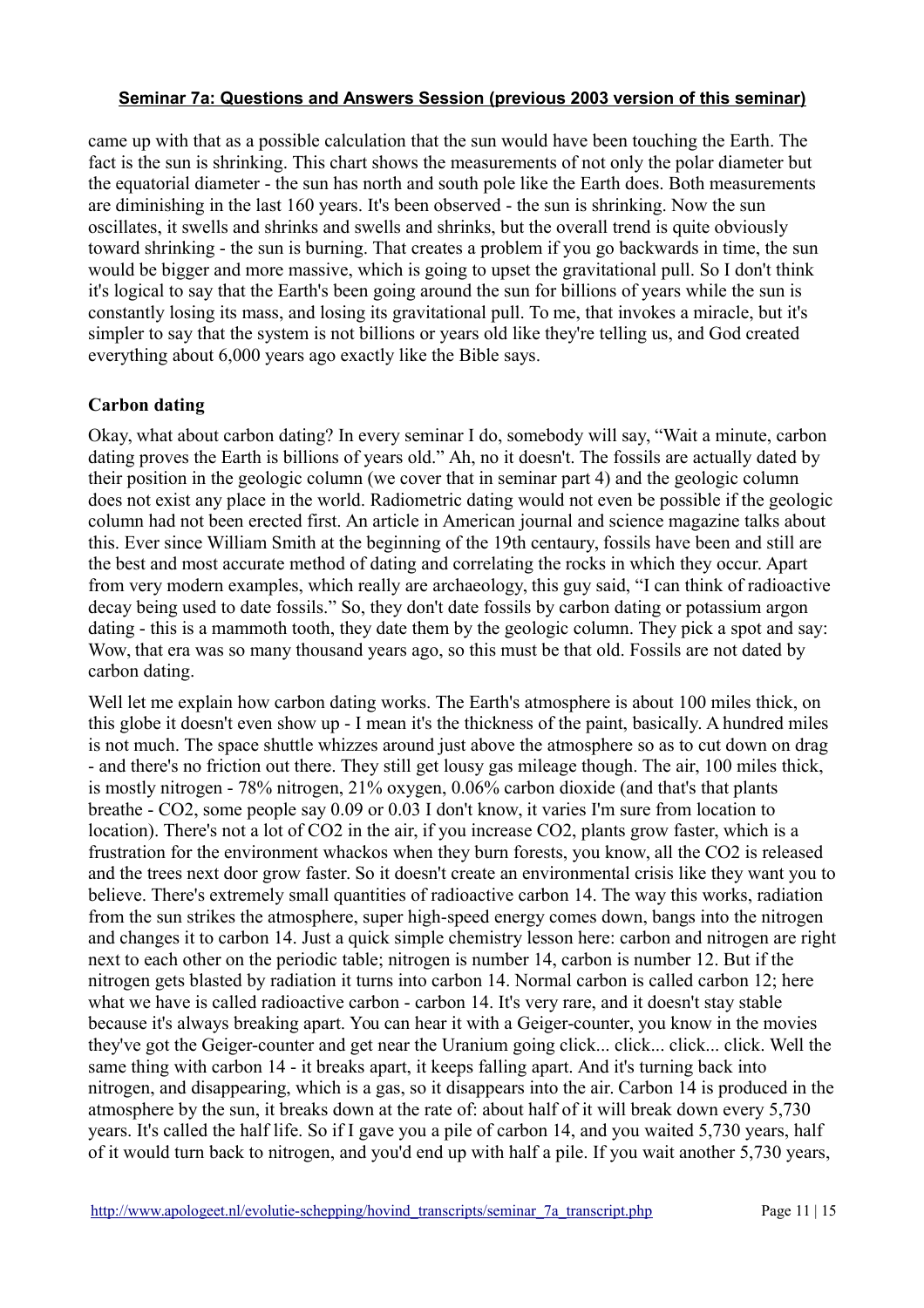half of that is going to turn to nitrogen, you end up with a forth of a pile. In theory it never goes to zero, it goes from half to a fourth to an eighth to a sixteenth, etc... But plants are always breathing in Carbon 14, in the photosynthesis process - they're breathing in carbon - some of it's carbon 14, but most of it is normal carbon 12. Animals eat the plants, and make it part of their body, probably during your lifetime you've either eaten plants, or you've eaten animals that have eaten plants. That's about all there is to eat out there. And so, you're absorbing radioactive carbon into you, just like I am into me, because we're getting it through the food chain, the plants got it from the air, the air got it from the sun. This carbon 14 got into the plants then it got into you or to the animals, and then into you, but either way we all contain some radioactive carbon. When the plant or animal dies, it's not going to get any more, obviously, so several assumptions are involved in carbon dating. First of all, they assume that the amount of C14 in the atmosphere - the ratio - which is a very small number is the same found in the plants and animals. For instance the atmosphere contains 0.0000765% radioactive carbon 14. It is assumed that I have the same. I've never been tested for C14 and I've never met anybody who has, but I would say that's a reasonable assumption - but it is an assumption. Okay, when the plant or animal dies it doesn't get any more C14, so whatever it had begins to decay, it was decaying while it was alive, but you never noticed it because it was being replenished, so the balance would stay. But as soon as it dies, it begins to go out of balance, so basically carbon dating is measuring the amount of carbon in the object with the amount of carbon in the atmosphere and getting a balance. If the atmosphere is 0.0000765% and the object you're taking is only half as much, they would assume it's been dead for one half life. If it's only one fourth as much, it's been dead for two half lives - 2 times 5,730, and then it goes to a fourth, to an eighth, to a sixteenth. So they're comparing the amount in the object with the amount in the atmosphere. This is how carbon dating works. Sounds good, scientific, but it's based on some serious assumptions that mess up everything - it doesn't work. If I told you to fill a barrel with water, but I have drilled holes in the barrel, while you're putting water in, it begins to leak out. So you have a process of filling, and a process of leaking at the same time. You have adding and subjecting going on simultaneously, at some point you're going to reach a stage called equilibrium - you'll never fill the barrel past that point unless you speed up the input or decrease the outgo, one or the other. Well, first atmosphere is constantly taking in carbon 14 from the sun and it's constantly losing it to decay. You have the same thing with the barrel. The question would be: How long would it take the Earth's atmosphere to reach equilibrium? Well, when carbon dating was first discovered or invented in early 1950's, or late 1940's actually, Willard Libby did this at the university of Chicago. He said, "I wonder how long it would take the Earth's atmosphere to reach equilibrium?", 'cause he knew about the equilibrium problem. They said, after doing some studies, it would take about 30 thousand years. Basically, if you made a brand new planet Earth, poof - create one, cover it with air, start it spinning around itself and spinning around the sun. The sun is going to strike the atmosphere, produce carbon 14 and it's going to start decaying. They said within 30 thousand years, the atmosphere would be equalised, you would reach this point called equilibrium. You're never going to get more C14 and you shouldn't get any less unless something changes in the system. Well, sounds good - I don't know if the number's right, but the concept is. Within 30 thousand years the Earth's atmosphere would reach equilibrium. The problem is we still haven't reached equilibrium. There's more C14 now, than there was 20 years ago. Actually, radio carbon is forming 28-37% faster than its decay. So, if we still haven't reached equilibrium, then the Earth is less than 30 thousand years old - which is what the Christians have been saying all along. A friend of mine has a website arky.org, you can get information there about Earth's atmosphere still not reached equilibrium. There's been a lot of people doing research on this, and they say we're not there yet. This chart indicated how carbon 14 is supposed to work, in theory. An object that is still alive should be in balance with the atmosphere, which will give you 16, I'm going to simplify this a little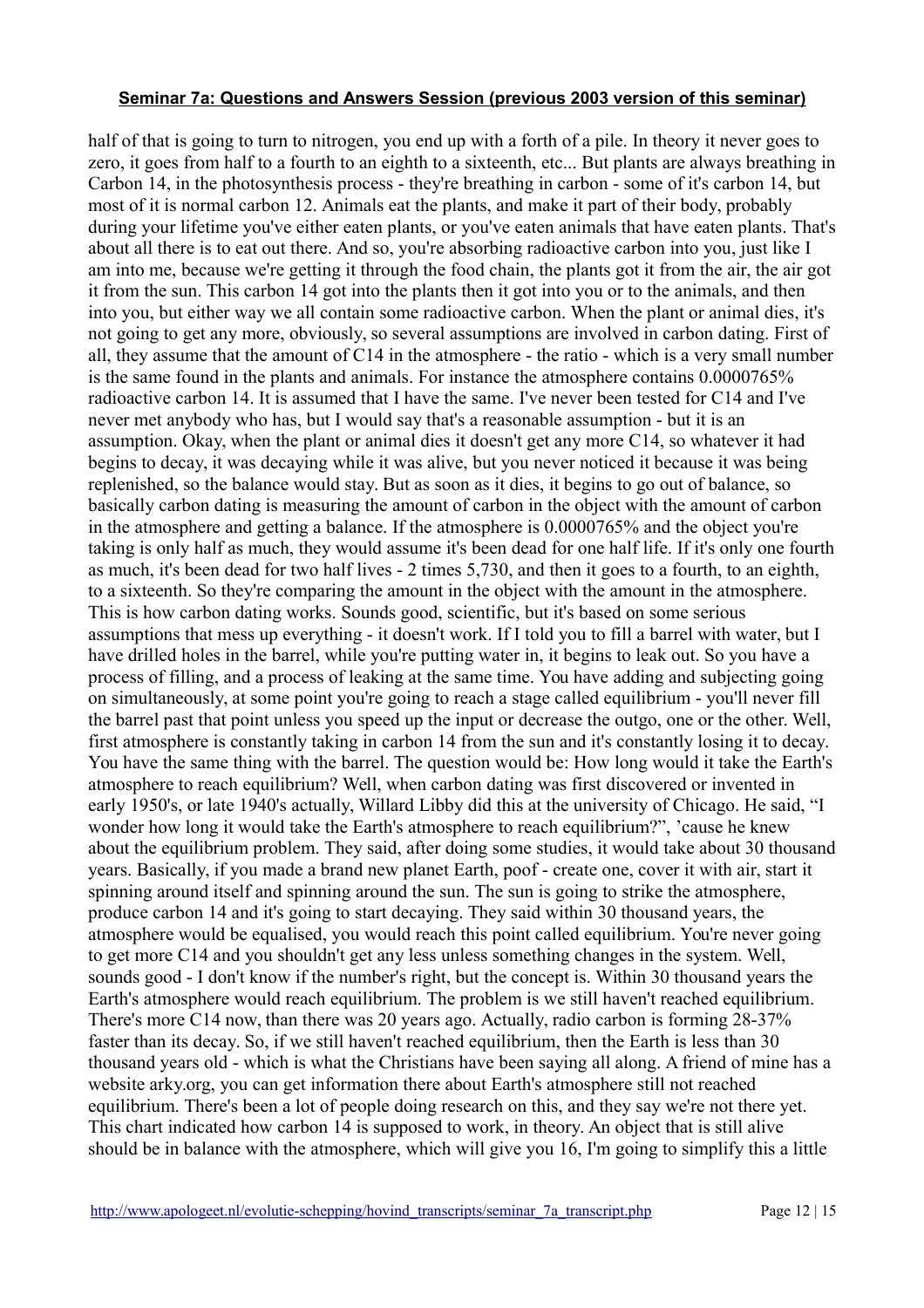bit, give you 16 clicks a minute per gram on your Geiger counter. You're listening to, testing a sample and it goes click, every 4 seconds, you know, click... click. If it's only giving you 8 clicks per minute, then you're assuming it's 5,700 years old - it's been through one half life. If you're only getting 4 clicks a minute, then it's been through 2 half lives. If you're getting 2 clicks a minute, then it's been through 3 half lives, it's 11,000 years old. This is how carbon dating is done. If you test a sample and you find out you're getting 2 and a half clicks a minute or 2.9, or something like that, you look at the chart and read over and find the age by the simple calibration curve they call it. Sounds good - doesn't work.

If you walked into a room and found a candle burning on a table, and I asked you the very simple question: "When was it lit?", you say, "Well, I don't know, it was burning when I got here." Okay, let's do what's called empirical science - things we can test and demonstrate and weigh and prove. Okay, we're going to measure the candle. We measure the height of the candle, we find out the candle is seven inches tall. "Okay, when was it lit?"; you say, "I don't know." Okay, let's do some more science. Let's measure how fast it burns. Suppose we get an Olympic stopwatch and we measure this thing very carefully, and find out the candle is burning one inch every hour. Now, we've got two hard science empirical facts: the candle is seven inches tall, it is burning an inch an hour. "When was it lit?" You still can't tell me unless you make some assumptions. How tall was it? And has it always burned at the same rate? Neither of those assumptions can be proven - they are purely assumptions. Okay, if you find a fossil in the dirt, all you know is - it died! You don't even know where it died, you just know where it ended up buried - that's all. Now the amount of carbon 14 could be measured very precisely, and the rate of decay could be determined. But when did it live? I have no idea, and nobody does, 'cause you'd have to know how much was in it when it was alive, that would depend on the assumption that the Earth's atmosphere has reached equilibrium and we haven't, and you'd have to know whether it has decayed at the same rate. Now if the Bible is right, and the Earth has a canopy of water overhead, like I think the Bible clearly teaches in 2 Peter 3 and in Genesis 1 6-7. This canopy of water would filter out quite a bit of radiation and they probably had a lot less carbon 14 in the original creation than we do today. So, if you dig up a fossil from an animal that drowned in the flood, I don't know if any of these are or not, but if you find a fossil and say, "Wow, I believe this one, this Amorite, may have drowned in the flood", it probably did. And we want to find out if it's got carbon - it probably doesn't, it's probably been totally replaced by minerals, but let's assume it has an organic material, and so we carbon date it. They would assume that it lived in an atmosphere just like we have today. Nah! Faulty assumption! Not a good idea.

Here's some examples of how carbon dating doesn't work (we'll go in chronological order here):

- Back in 1949 an article came out in Natural History Magazine that said, "The lower leg of a Mammoth dated 15,000 years old, but the skin dated 21,000 years old. It didn't work in 1949.
- 1963 a living mollusc shell carbon dated at 2,300 years old. Well, here we are 14 years later - carbon dating is still not working.
- 1970 this article came out and they said, "If a carbon date supports our theories, we put it in the main text, if it is not entirely in contradiction we put it in the footnote. If it's completely out of date we just drop it."
- 1971 a freshly killed seal carbon dated at 1,300 years old. Still not working folks!
- 1975 a baby mammoth was found frozen, part of it dated 40,000 years old, another part was 26,000 years old and the wood next to it was 9,000 years old. Still not working in 1975!
- 1981 they tried it again. This guy said, "No matter how useful it is; the radio carbon method is still not capable of yielding accurate and reliable results. They are gross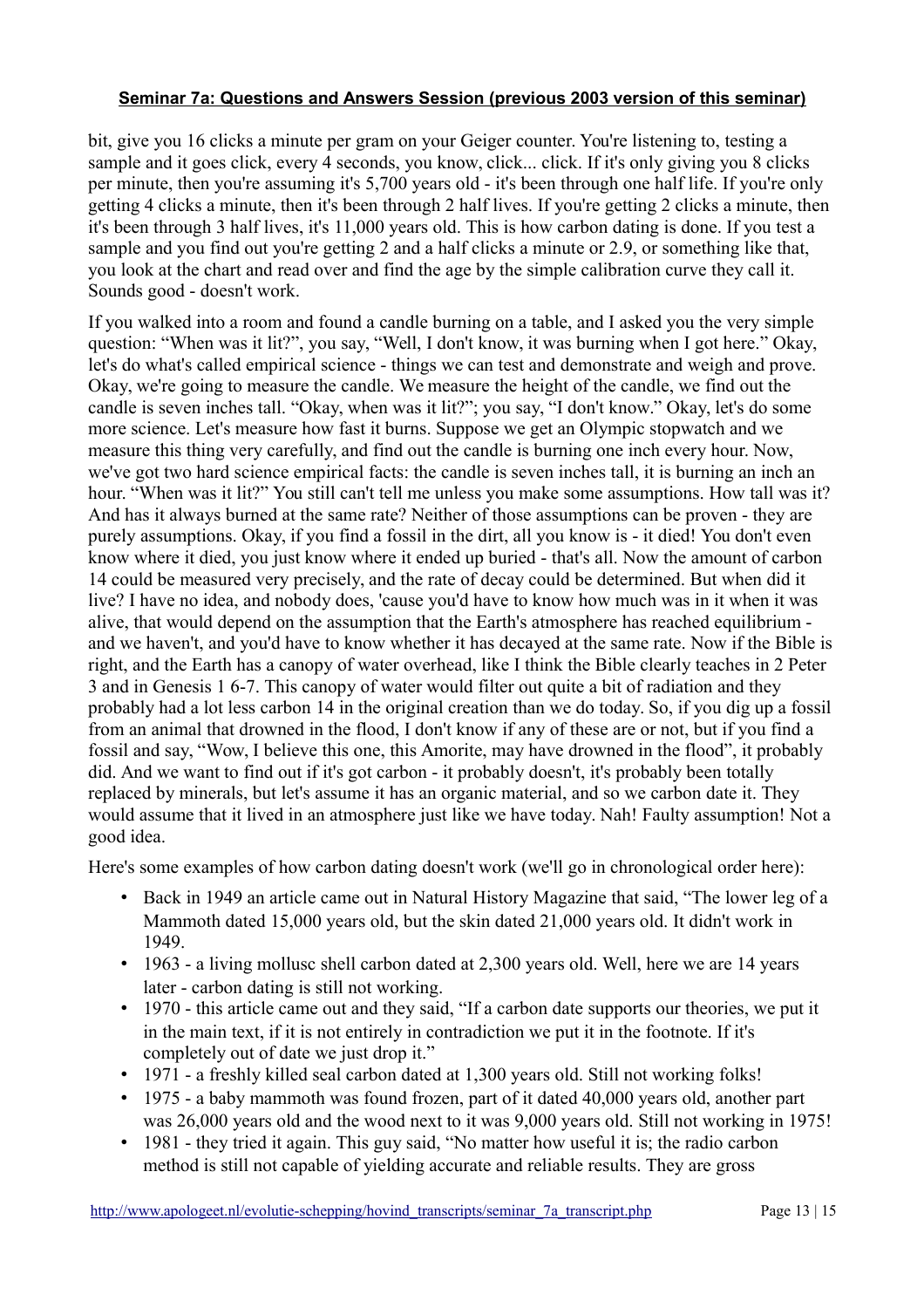discrepancies, the chronology is uneven and relative, and the accepted dates are actually selected dates. This whole blessed thing is nothing but thirteenth century alchemy. It all depends on which funny paper you read." Still not working!

- 1984 Shells from living snails were carbon dated at 27,000 years old. Still not working!
- 1985 They took 11 human skeletons, the earliest know human remains in the western hemisphere, and they were carbon dated, or dated by accelerator mass spectrometer, all 11 dated 5,000 radio carbon years or less. Here, these things were supposed to be a quarter of a million years old, or something. It's not working in 1985!
- 1992 Two Colorado Creek mammoths, side-by-side, buried frozen mammoths, were dated, one was 22,000 years old, the other is 16,000 years old. Still not working in 1992!
- In 1996 at Berkeley University, they've got the Geochronology Centre Carl Swisher used the most advanced techniques to date human fossils. This article said, "Last spring, he was re-evaluating Homo Erectus skulls found in Java by testing the sediment found with them. A Hominid species, assumed to be an ancestor of Homo Sapiens, Erectus was thought to have vanished a quarter of a million years ago. Even though he used two different dating methods, Swisher kept making the same startling find: the bones were 53,000 at most and possibly no more than 27,000." Well, I'd like to point out your honour, that is a 96% error. So, it's not working in 1996 either.

It's not logical to say that carbon dating works. One part of a mammoth dated 29,000 years old, another part was 44,000 years old. This article said, "In the last 2 years, an absolute date has been obtained for the Ngandong Beds, it has the very interesting value of 300,000 years plus or minus 300,000 years." So, Ah, it doesn't work!

We have in our library the geological survey professional paper 862, some sceptics on the web have argued that I didn't understand what the paper was saying - I think I do, it shows the charts here of the different carbon dates that they got from different animals in different organic material found all over Alaska, it's a geologic survey paper. Sample number 454 carbon dated at 17,210 years old, sample 455 gave a carbon date of 24,000 years old. People say, "See, what's the big deal?" "Well, look at it." This is the same sample as 454. 455 and 454 are the same creature - they're getting different ages. Sample 299 was dated at less than 20,000 years old, sample L-137X was dated at greater than 28,000 years old. Well, read it carefully, that's the same sample as 299! He gave it a different number and a different laboratory, but it's the same sample. Two different numbers - same sample. Living penguins date 8,000 years old. Material from dinosaurs layers were found and dated at 34,000 years old. They find organic material with dinosaurs, sometimes frozen dinosaur bones, sometimes unfossilised dinosaur bones are found.

Two Russian scientists dated dinosaur bones at less than 30,000 years old. Hugh Miller in Columbus Ohio had 4 dinosaur bone samples carbon dated. They told them they were 20,000 years old. He didn't tell them they were dinosaur bones. If he would have said, "This is a dinosaur bone, I want you to carbon date it", they would have said, "Oh, we can't date that because it's too old", you see, they start - this is a dinosaur bone by the way, it's been replaced by minerals - they start with the assumption that dinosaurs lived 70 million years ago. If I took this to a laboratory and said, "Would you please date this?" They would say, "Oh well, we'd have to use something other than carbon dating because this is too old for carbon dating." They've already decided what range it fits in. That's not how science ought to work. You ought to be able to say, "Well, Ah let's just be open-minded about this." They can date the same sample 10 ways and get 10 different numbers.

Here's some things to consider about carbon dating:

• If you date a sample of known age - I mean you know how old it is, like a tree ring, carbon